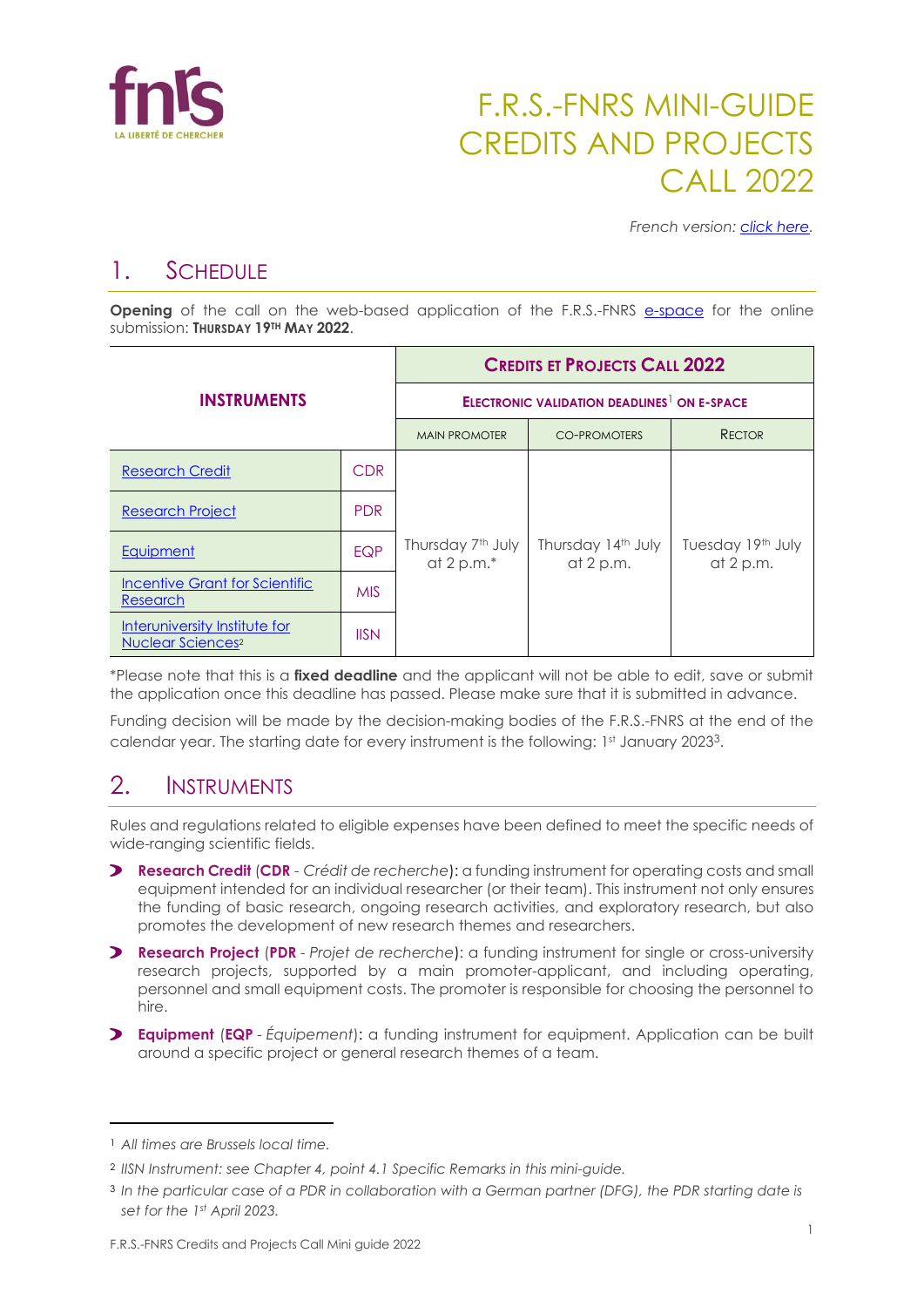- **Incentive Grant for Scientific Research** (**MIS** *Mandat d'impulsion scientifique*): a funding instrument for specific research projects intended for young researchers with the aim of encouraging their autonomy.
- **Interuniversity Institute for Nuclear Sciences** (**IISN** *Institut Interuniversitaire des Sciences Nucléaires*): a long-term, regularly renewed funding instrument financing successive recurrent projects lasting up to 4 years, in particle physics, astro-particle physics and fundamental theoretical research.

These instruments are summarised in the table below. The eligible expenses are detailed in the regulatory provisions.

|                                                                                   | <b>Duration</b>        | <b>Limits</b>                    | <b>Nature</b>                                                                                                                                                                                                                                                                  |
|-----------------------------------------------------------------------------------|------------------------|----------------------------------|--------------------------------------------------------------------------------------------------------------------------------------------------------------------------------------------------------------------------------------------------------------------------------|
| <b>Research Credit CDR</b>                                                        | $2$ years <sup>4</sup> | $€5 - 30 k$<br>/year             | Operating costs, support operating costs,<br>small equipment, conferences                                                                                                                                                                                                      |
| <b>Research Project PDR</b>                                                       | 2 years                | €30 - 80 k<br>/year <sup>5</sup> | For Single-university PDR<br>$\triangleright$ 0 to 1 FTE max., $\epsilon$ 50 k, no CV<br>> Operating costs, support operating<br>costs <sup>6</sup> , equipment of max. €30 k (or max.<br>€60 k if personnel not requested)                                                    |
|                                                                                   | <b>or</b><br>4 years   | €30 -115 k<br>/year <sup>5</sup> | For Cross-university PDR<br>$\triangleright$ 0 to 2 FTE max., $\in$ 100 k, no CV<br>> Operating costs, support operating<br>costs <sup>6</sup> , equipment of max. €15 k (or €60 k<br>max. if personnel costs minimised, but<br>with a max. limit of $\leq 115$ k)             |
| <b>Research Project PDR</b><br>in collaboration with a<br>German partner<br>(DFG) |                        | €120 - 320<br>$k^7$              | For Single-university PDR<br>$\triangleright$ 0 to 1 FTE max., $\epsilon$ 200 k, no CV<br>> Operating costs, support operating<br>costs <sup>6</sup> , equipment of max. €120 k (or<br>max. €240 k if personnel not requested)                                                 |
|                                                                                   | 3 years                | €120-460<br>$k^7$                | <b>For Cross-university PDR</b><br>$\triangleright$ 0 to 2 FTE max., $\epsilon$ 400 k, no CV<br>> Operating costs, support operating<br>costs <sup>6</sup> , equipment of max. €60 k (or<br>€240 k max. if personnel costs minimised,<br>but with a max. limit of $\in$ 460 k) |
| Equipment EQP                                                                     | 2 years                | €30 -200 k                       | For a project or research themes                                                                                                                                                                                                                                               |
| Incentive grant for<br>Scientific Research MIS                                    | 3 years                | €150 k<br>/year <sup>5</sup>     | Operating costs, equipment, personnel                                                                                                                                                                                                                                          |
| Interuniversity Institute<br>for Nuclear Sciences<br><b>IISN</b>                  | 4 years<br>max.        |                                  | Operating costs, equipment, personnel                                                                                                                                                                                                                                          |

<sup>4</sup> *For CDR, the allocated grants can be used over a 4-year period.*

<sup>5</sup> *On an annual average for the duration of the project.*

<sup>6</sup> *Support operating costs are included in the budgetary limitation of the Single or Cross-university PDR and the maximum amount is of €5 k on an annual average for the duration of the project (or €20 k for the duration of the project as part of a PDR in collaboration with a German partner (DFG)), and per institution involved in the funding application.*

<sup>7</sup> *For the duration of the project as part of a PDR in collaboration with a German partner (DFG).*

F.R.S.-FNRS Credits and Projects Call Mini guide 2022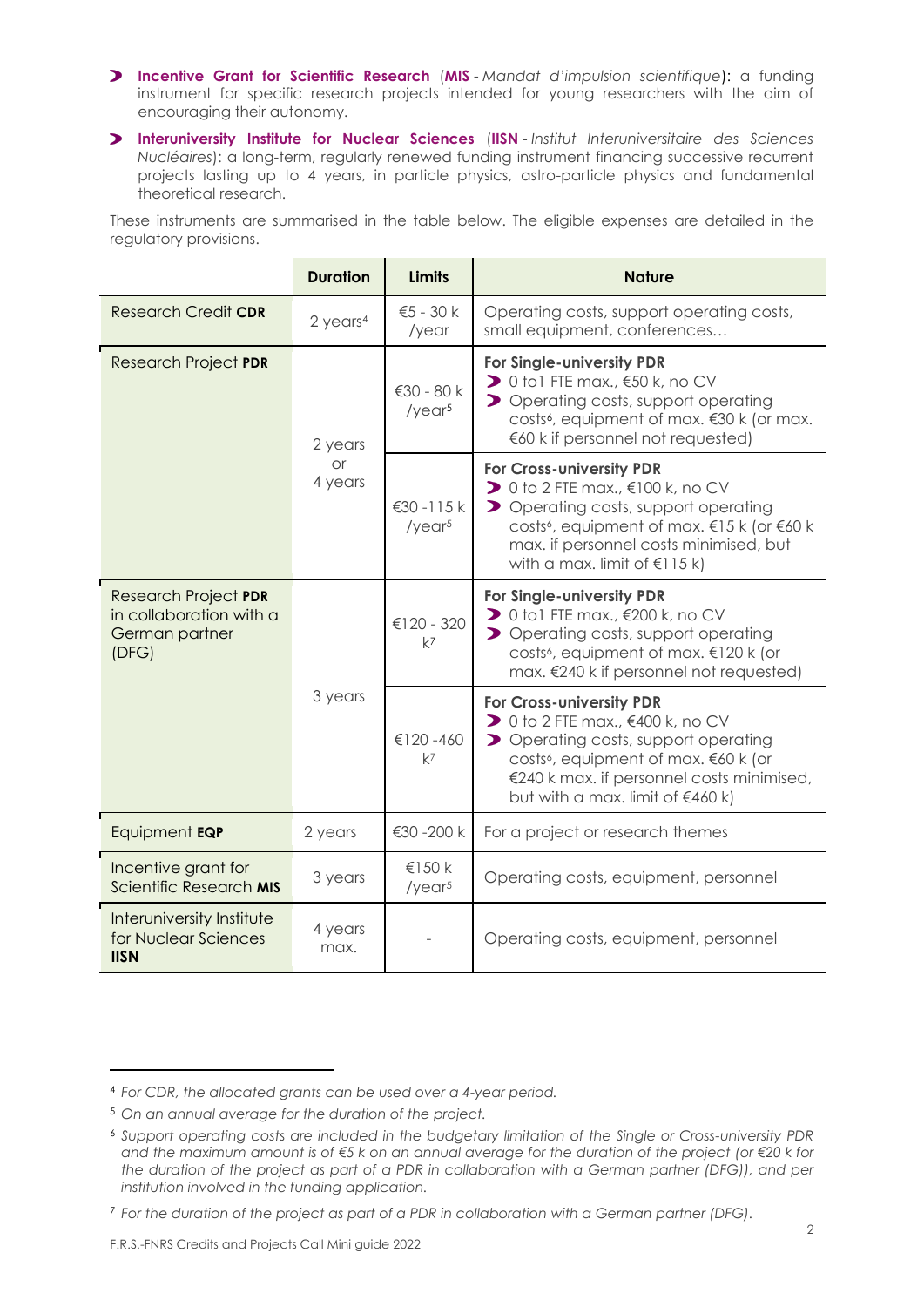#### **3.1 Weave network**

Since 2021, some European research funding agencies have mutually opened their project funding instruments to research teams from partner agencies of the Weave network. Researchers from the French-speaking Community of Belgium can therefore include partners from another partner agency in the PDR instrument of the F.R.S.-FNRS.

In 2022, the F.R.S.-FNRS offers the possibility to submit collaborative project proposals (bi or trilateral) as part of the PDR instrument within the framework of the Credits and Projects Call with:

- German research institutions eligible to the Deutsche Forschungsgemeinschaft (DFG): German partners must comply with the guidelines of the [Weave page of DFG.](https://www.dfg.de/en/research_funding/programmes/international_cooperation/joint_proposal_weave_process/index.html)
	- o Attention: projects in collaboration with a German partner have a duration of 3 years with a funding equal to that of a 4-year PDR.
	- $\circ$  The PDR starting date is set for the 1st April and the ending date for the 31st March.
- Flemish research institutions eligible to the Fonds Wetenschappelijk Onderzoek (FWO): Flemish partners must comply with the guidelines of the [Weave FWO page as a partner agency.](https://www.fwo.be/en/fellowships-funding/international-collaboration/intra-european-research-projects/weave/weave-fwo-partner)
	- $\circ$  Attention: a pre-submission to the FWO is compulsory for 24<sup>th</sup> May 2022 for any project in collaboration with a Flemish partner.
- Luxembourg research institutions eligible to the FNR Luxembourg (FNR): Luxembourg partners must comply with the guidelines of the [INTER programme](https://www.fnr.lu/funding-instruments/inter/) of the FNR.
- Swiss research institutions eligible to the SNSF Switzerland (SNSF): Swiss partners must comply with the quidelines of the [SNSF Weave page.](http://www.snf.ch/fr/encouragement/projets/weave-lead-agency/weave/Pages/default.aspx)

#### **3.2 Personnel hired for projects funded by the F.R.S.-FNRS**

In the meeting of the Board of Trustees of the F.R.S.-FNRS on 25<sup>th</sup> April 2022, it has been decided to cancel the limitation of scientific seniority for the personnel hired as part of projects funded by the F.R.S.-FNRS, i.e. 3 years for the doctoral personnel and 5 or 6 years for postdoctoral personnel.

#### **3.3 Instrument MIS**

In its meeting of  $7<sup>th</sup>$  December 2021, the Board of the F.R.S.-FNRS has made the following decisions:

- The duration of MIS is extended to 3 years instead of 2.
- Doctoral Researcher personnel may be requested for a 4-year duration, at a steady budget, in order to enable them to finish their thesis.
- The Postdoctoral Researcher personnel, whatever their status (Mobility situation, grant, employee…) is hired by the host university.

Furthermore, in its meeting of 25<sup>th</sup> April 2022, the Board of the F.R.S.-FNRS has decided to allow a promoter, when starting their MIS and because of scientific activities abroad, is 100% on unpaid leave for a maximum of 2 years may request the approval of the F.R.S.-FNRS to freeze their MIS and start it at the end of their unpaid leave. As a reminder, the MIS starting date is set for the 1st January following the allocation decision date.

#### **3.4 Eligibility of the researcher-promoters MISU**

In the meeting of the Board of the F.R.S.-FNRS on  $25<sup>th</sup>$  April 2022, it was decided to make the researcher-promoters of an Ulysse Incentive Grant for Mobility in Scientific Research (MISU) eligible for F.R.S.-FNRS funding, regardless of their status within the University which employs them.

## 4. SPECIFIC REMARKS

#### **4.1 IISN application submission**

The "labo" agreements aim at covering the 'shared services', i.e., technical personnel along with the related operating costs, as well as expenses for inviting lecturers in seminars of general interest, for instance.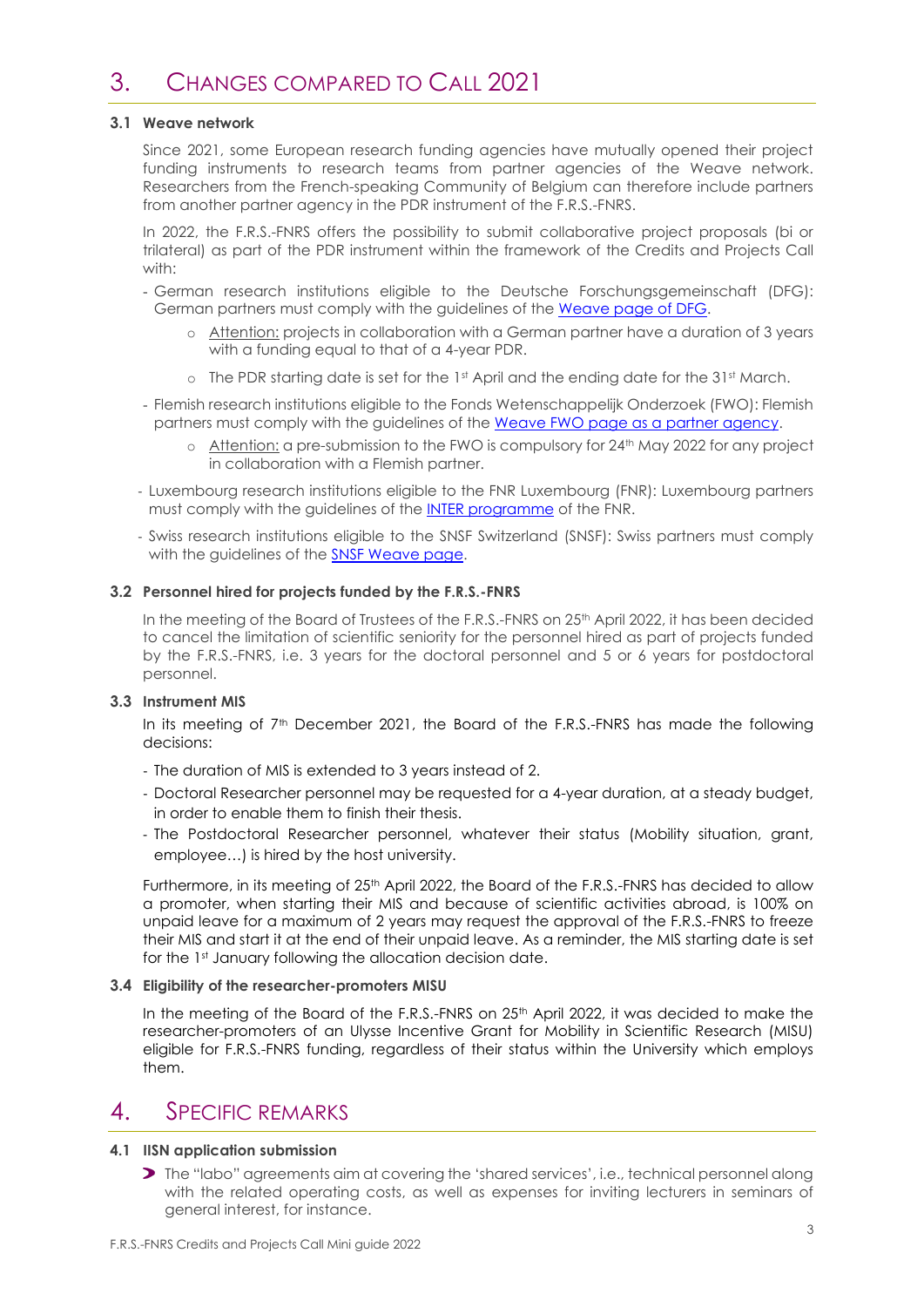

Expenses claims relating to a scientific project should be elaborated with the most comprehensive possible description of all the expenses.

In particular, the following should be detailed:

- Scientific missions expenses (Belgian researchers travelling abroad, temporary mobility of foreign scientific collaborators as part of the project);
- If applicable, an estimate of the cost for the new equipment to continue the experiment, in case of projects in the long run or a ten-year experiment project for instance<sup>8</sup> .

Details on the expenses should be provided in all applications (new applications, addendum, extension) submitted for the current Call.

Reminder: All "Interuniversity Institute for Nuclear Sciences" (IISN-New or Add/Ext) IISN projects may be submitted after the "IISN PROJECT" [questionnaire](https://www.frs-fnrs.be/docs/Reglement-et-documents/FRS-FNRS_Questionnaire_IISN.pdf) has been duly completed and sent to [credits-projets@frs-fnrs.be](mailto:credits-projets@frs-fnrs.be) (specifying in the subject line: PROJET IISN). The main promoter will be given access to ['e-space](https://e-space.frs-fnrs.be/)' after the F.R.S.-FNRS administration has verified the validity of the application.

#### **4.2 Involvement of CHU partners**

#### The following measure applies to PDR.

University hospitals, clinics or hospital departments, hereafter referred to as "CHU", provide specific services to university researchers to carry out projects funded by the F.R.S.-FNRS.

To best use the funds allocated to scientific research the F.R.S.-FNRS enables researchers to include as research partners within the submitted project the CHU actively participating in the research carried out, provided that these partner institutions be considered as entities affiliated with the host university receiving the funding requested for the project.

In this respect, the F.R.S.-FNRS enables the university to declare the costs strictly generated by the CHU to carry out the funded project. The university is responsible for the CHU's compliance to regulations applying to beneficiaries of F.R.S.-FNRS funding, as well as to relevant tax regulations.

To proceed, the researcher **must imperatively** detail in their application form:

- in th[e template](https://e-space.frs-fnrs.be/documents_publics/ressource/CHU_tasks.docx) the tasks and work packages undertaken by the CHU,
- under "Budget" the budget required to conduct these tasks.

The researcher shall contact the relevant departments of their host university regarding the the legal and financial regulations pertaining to this measure.

Please note: Are eligible only the hospitals, clinics or hospital departments affiliated with a university and listed in this [Appendix.](https://e-space.frs-fnrs.be/documents_publics/ressource/ANNEXE_CHU.pdf)

#### **4.3 Personnel expenses**

For all personnel, the promoter shall contact the relevant department of their host institution to determine their status and obtain an estimate of the total personnel costs involved based on the scientific seniority. Amounts cannot be changed after submitting the application.

Non-doctoral Researcher and Technician categories are subject to an annual limit, calculated in proportion to the number of days worked. Limitations in force in 2023 are the following:

| <b>D</b> Non-doctoral Researcher | €37,000- (part time); €73,100- (full time) |
|----------------------------------|--------------------------------------------|
| $\triangleright$ Technician      | €31,600- (part time); €62,000- (full time) |

#### **4.4 Reference persons (MIS)**

Applicants shall contact the reference persons prior to mentioning their contact details in the application form if they want to make sure that they are willing to provide a reference letter as part of their application.

<sup>8</sup> *For example: submission of an initial 4-year project with no substantial expenses, however, unless a massive investment is planned, the development and achievement of the project may not be guaranteed.*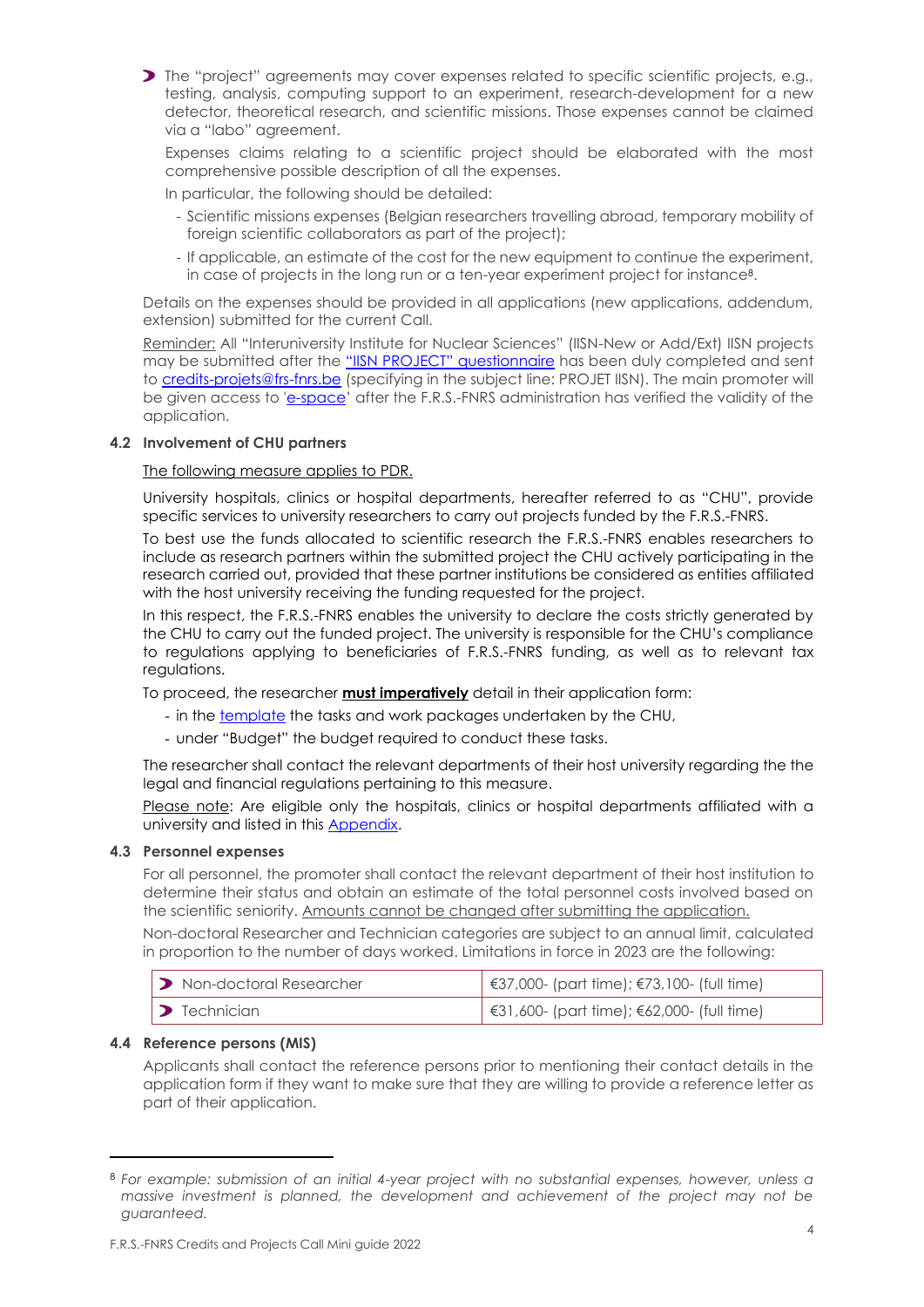After submission of the application file, the F.R.S.-FNRS will contact the reference persons referred in the application form and a reminder will be sent to each of them in due course. No information will be communicated to the applicant on the receipt of the letters to ensure confidentiality.

Deadline for receiving letters from the reference persons is Thursday 1st September 2022.

#### **4.5 Ethical aspects**

As from 2018, in order to reduce the Ethics Committees workload and to make the administrative procedures more flexible for applicants, the researchers concerned by ethical questions will be required to submit their questionnaire as well as the opinion of the Ethics Committee to the F.R.S.-FNRS only in case the submitted grant is awarded. Effective granting will be subject to a favourable opinion of the Committee.

#### **4.6 PDR Ex-post**

In accordance with the decision of the Board of Trustees of the F.R.S.-FNRS on 25<sup>th</sup> April 2018, the F.R.S.-FNRS will collect from the promoters some ex-post quantitative indicators related to the funding granted (e.g., number of patents, dissertations and theses, employees), as well as the publications list, instead of the final report usually required from promoters beneficiating from a PDR. Collection of those data from the researchers concerned must be done to allow the F.R.S.-FNRS to draw up statistics regarding the impact of funding granted. The ex-post process in place is not an evaluation procedure but quite the opposite, since it aims at highlighting and promoting the results obtained from funding granted by the F.R.S.-FNRS. Required details of the indicators are available on the e-space platform accessible to promoters.

#### **4.7 Open access policy**

The F.R.S.-FNRS endorses the principle of Open access to publicly funded research. This support has led to the implementation of an institutional mandate providing Open access to publications from F.R.S.-FNRS funded research projects and researchers under the "Open Access Green Road" business model.

This [mandate](https://www.frs-fnrs.be/docs/Reglement_OPEN_ACCESS_EN.pdf) specifies the conditions under which the F.R.S.-FNRS grant recipients shall store, when possible, all the funded research results of which they are authors or co-authors in their institution's repository.

#### **4.8 Reminder to the research community**

Any scientific publication resulting partially or fully from the funding allocated via the instruments as part of the Credits and Projects Call shall mention the source of the funding as follows: "This work was supported by the Fonds de la Recherche Scientifique - FNRS under Grant(s) n° [funding or agreement number]".

## 5. CONTENT OF A PROPOSAL

Applicants will have the choice of writing their proposal either in French or in English. For some fields, using English can broaden the number of experts likely to take part in the evaluations.

It is recommended to applicants who wish to have their application file assessed by [Scientific](https://www.frs-fnrs.be/docs/Reglement-et-documents/FRS-FNRS_Champs_descripteurs.pdf)  [Commissions](https://www.frs-fnrs.be/docs/Reglement-et-documents/FRS-FNRS_Champs_descripteurs.pdf) dedicated to SEN (Exact and Natural Sciences) and SVS (Health and Life Sciences) fields, as well as the Scientific Commission SHS-2, to submit their application in English*.* Should the application file be submitted in French, the F.R.S.-FNRS may require the applicant to provide a translation in English for the purpose of conducting the [ex-ante evaluation.](https://www.frs-fnrs.be/docs/Reglement-et-documents/FRS-FNRS_Guide_Evaluation_EN.pdf) This translation will have to be submitted to the F.R.S.-FNRS within 5 working days.

First, applicants select the Scientific Commission<sup>9</sup> they would like the proposal to be evaluated by. Then, applicants will have to choose from 2 to 6 descriptor fields in order of importance (at least 2 descriptor fields<sup>10</sup> must be relevant to the Scientific Commission selected by the applicant) and

<sup>9</sup> *Not applicable for the IISN instrument.*

<sup>&</sup>lt;sup>10</sup>If applicants select only one descriptor field relevant to the Scientific Commission selected, they shall *justify the selection of the Scientific Commission in the application form.*

*Applicants who select the Scientific Commission FORESIGHT, dedicated to research projects relating to sustainability through interdisciplinarity, must demonstrate the "sustainability" aspect of their research project, including interdisciplinary aspects (max. 2,000 characters, including spaces).*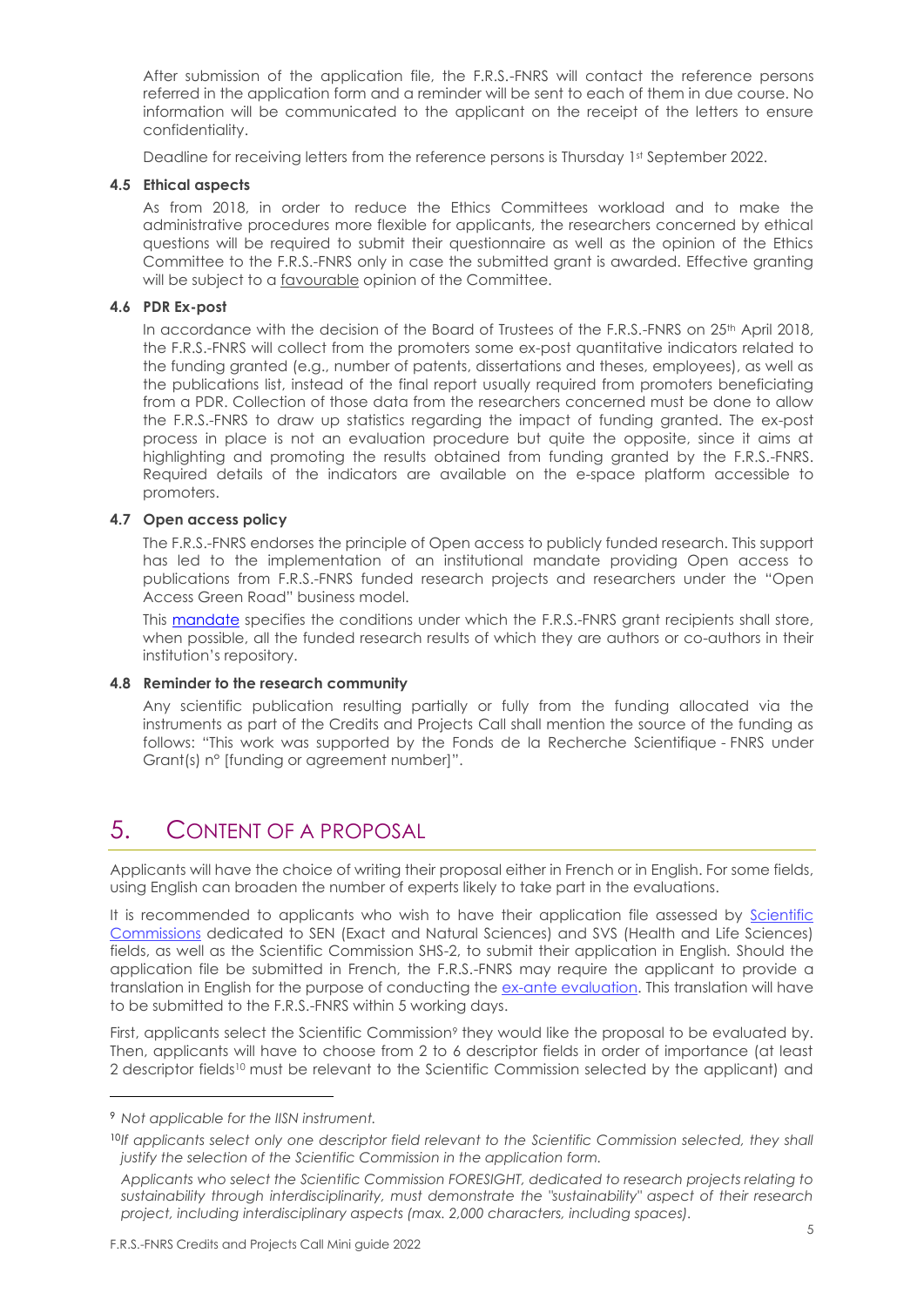they may complete this selection by adding unrestricted keywords (if necessary). The F.R.S.-FNRS will base the selection of 1st-step experts on those pieces of information along with the summary of the project.

If necessary, applicants may indicate up to 3 experts they do not wish to have as reviewers and provide a justification.

The F.R.S.-FNRS insists on **strict compliance with the instructions given for each part of the proposal** (scientific section relevant to the instrument selected, number of pages allowed for documents to be enclosed with the application form…) and stresses again the sovereign consideration of the Scientific Commissions assessing the application file.

**NOTICE: no further change or modification** can be made in the proposal after the validation deadline set for the main promoter.

The application file contains the main sections described in the table hereafter.

| <b>FORM</b>                                                                                                                                                                                                                                                                                                                                                                                                        |
|--------------------------------------------------------------------------------------------------------------------------------------------------------------------------------------------------------------------------------------------------------------------------------------------------------------------------------------------------------------------------------------------------------------------|
| <b>FRAMEWORK AND DESCRIPTION OF THE PROJECT</b><br>> CDR/PDR/EQP/MIS/IISN<br>1. References of the application (for the funded proposals, these data are released and made<br>public on the <b>F.R.S.-FNRS website</b> ).<br><b>Title</b> , in French and in English (max. 200 characters each, including spaces) and,<br><b>Summary</b> , in French and in English (max. 2,000 characters each, including spaces). |
| 2. Selection of Scientific Commission and descriptor fields<br>3. Bibliometric indicators<br>4. Scientific Curriculum vitae + Publications list <sup>11</sup> of each promoter/co-promoter <sup>12</sup><br>5. Scientific section (see template)<br>6. Ethical aspects<br>7. Reference persons (contact details) $\rightarrow$ MIS only                                                                            |
| <b>BUDGET</b><br><b>&gt; CDR/EQP</b><br>Description and justification for the resources requested:<br>Operating (CDR), Support operating (CDR), Equipment (CDR/EQP)<br>$\triangleright$ PDR/MIS/IISN<br>Description and justification for the resources requested:<br>Operating, Support operating (PDR only), Equipment, Personnel                                                                                |
| <b>PREVIOUS FUNDING</b><br>> CDR/PDR/EQP/MIS<br>Connection with previous funding applications (submitted or granted)                                                                                                                                                                                                                                                                                               |

*12Including promoter(s) associated with partner agencies of the Weave network.*

<sup>11</sup>*Promoters who have been working for 2 years at least in institutions of the French-speaking Community of Belgium (CFB) that have set up an institutional repository (IR) must submit their publications list in a PDF format, directly created from this repository, and choose the appropriate F.R.S.-FNRS format.*